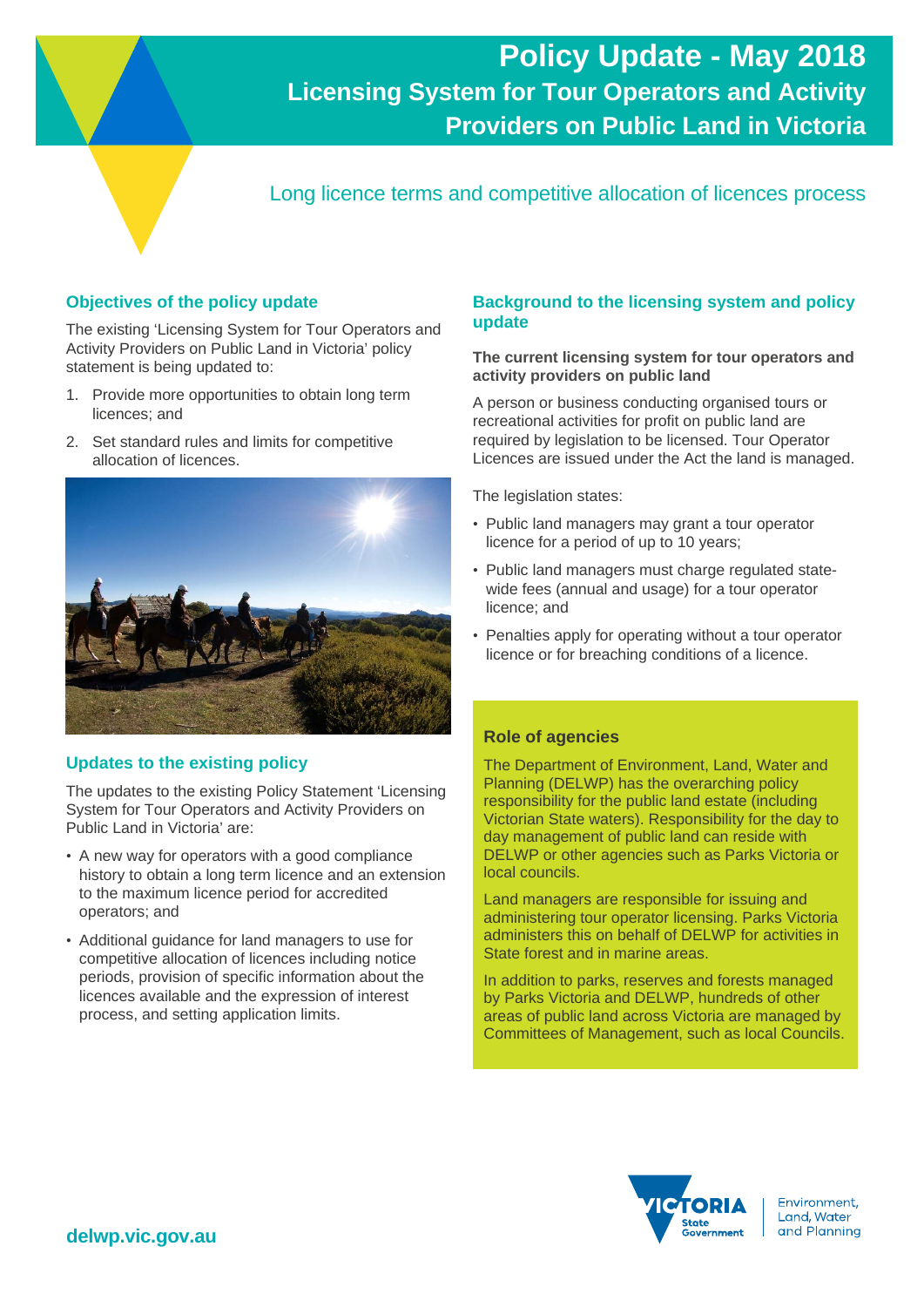#### **Why are the changes being made?**

This policy update aims to reduce the administrative burden and costs for small businesses, provide greater future certainty and build on the learnings from past competitive allocation processes.

# **Regulation updates**

The Victorian Government's broad regulation reform program has developed a number of improvements to reduce the administrative burden and costs for small businesses, provide greater future certainty and recognise the non-financial costs of competing for licences.

These reforms will make it easier to get longer tour operator licence terms and will set standard rules and limits for an expression of interest process, applied to the competitive allocation of licences.

### *New policy*

Land managers may now offer licences for the following terms:

- A standard licence will continue to be granted for a one year period;
- A licence for up to three years can now be granted to operators with three years of full compliance (who have provided their insurance details, trip returns and paid invoices on time, and have a record of meeting all their compliance obligations under the licence);
- A new licence for up to five years (extended from three years) can be granted subject to relevant endorsed tourism certification; and
- A premium licence for up to ten years will continue to be granted subject to relevant endorsed tourism certification.

# **2018 Policy update**

**1. Providing more opportunities to obtain long term licences** 

#### *Context*

For businesses to obtain licences for longer than one year, they must meet standards set out in specified external accreditation programs. This approach uses the certainty from a longer licence as an incentive to encourage higher operating standards across the industry through take-up of accreditation programs.

For some operators, accreditation is not directly relevant to their business. These businesses must reapply for a new licence every year. Some of these are small operators who have been in business for a long time and have significant experience operating at a consistently high standard.

The policy reforms recognise that a good business compliance history is evidence of achieving environmental, cultural protection and safety standards set out in a licence and that this is worthy of the security of a longer licence. They also recognise the continued value of endorsed certification as a way of encouraging higher operational standards by increasing the maximum length of licence for accredited operators.

Note: obtaining industry certification is the preferred basis for considering longer term licences as it enables public land managers to recognise and reward an evolving suite of industry-developed and reviewed operating standards.

#### **Recognised accreditation programs for longer term licences**

| Licence term of up to 5                                                                                                      | Licence term of up to 10                                                                  |
|------------------------------------------------------------------------------------------------------------------------------|-------------------------------------------------------------------------------------------|
| years                                                                                                                        | years                                                                                     |
| Nature Tourism -                                                                                                             | Advanced Ecotourism -                                                                     |
| <b>EcoCertification IV</b>                                                                                                   | <b>EcoCertification IV</b>                                                                |
| Australian Tourism<br><b>Accreditation Program</b><br>(formerly Better Business)<br><b>Tourism Accreditation</b><br>Program) | Ecotourism - EcoCertification<br>IV                                                       |
| Respecting Our Culture                                                                                                       | EarthCheck Benchmarking and<br>Certification (formerly<br>GreenGlobe Company<br>Standard) |